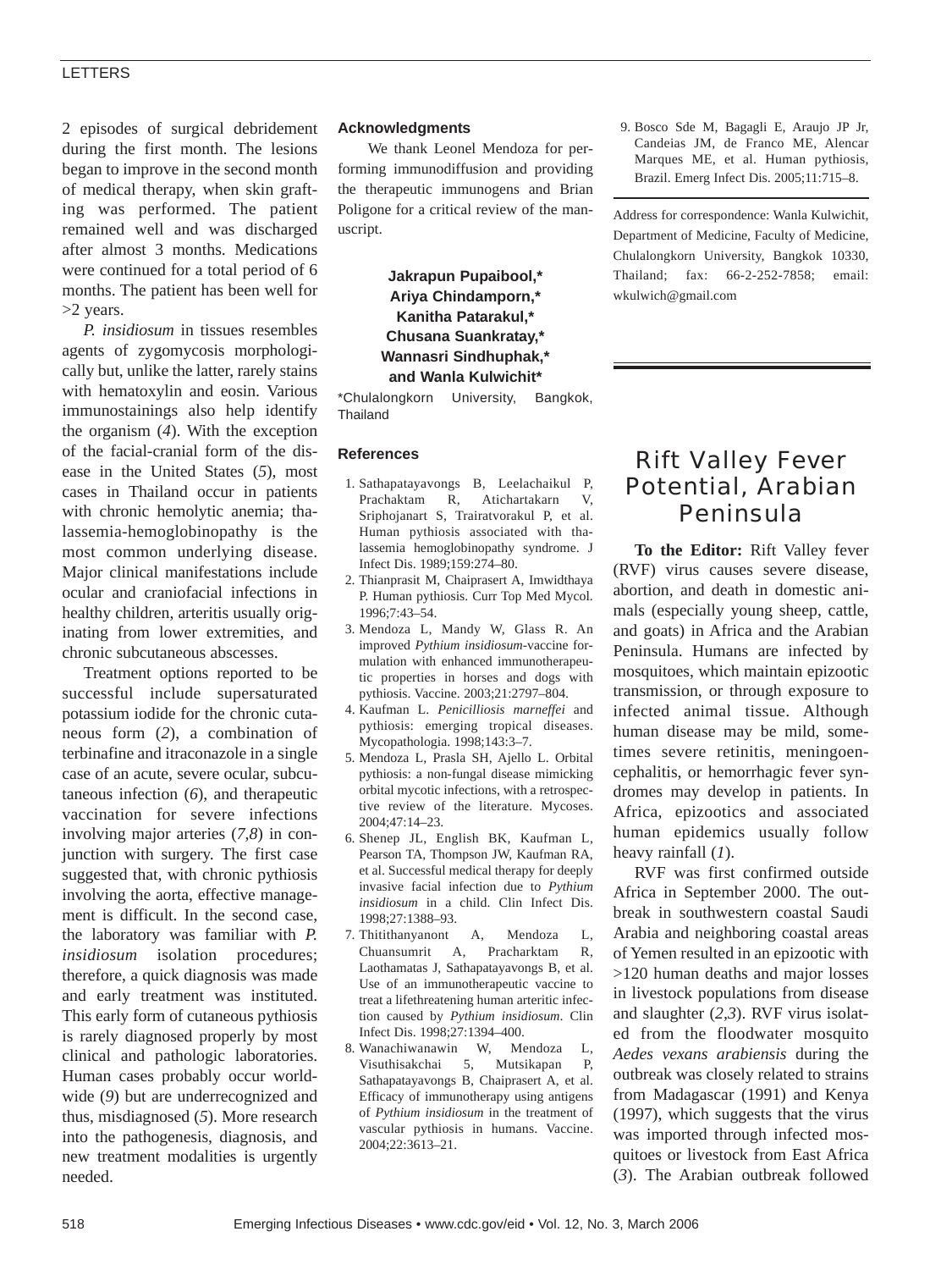increased rainfall in nearby highlands that flooded the coastal areas and created ideal environments for mosquito populations similar to those found in RVF-endemic regions of East Africa (*4*). Most RVF activity was associated with flooded wadi agricultural systems; no cases were reported in the mountains or in dry sandy regions, where surface water does not accumulate long enough to sustain mosquito breeding.

To provide early warning of conditions favorable for RVF epidemics, the National Aeronautics and Space Administration (NASA) and the Department of Defense Global Emerging Infections Surveillance and Response System (DoD-GEIS) monitor the satellite-derived normalized difference vegetation index (NDVI), which reflects recent rainfall and other ecologic and climatic factors (*5–7*). NDVI anomalies in the highlands east of affected areas during the 2000 outbreak (online Appendix Figure panel A, available from http:// www.cdc.gov/ncidod/EID/vol2no03/ 05-0973-G.htm) showed a spatial pattern (although of lower magnitude) similar to recent anomalies in those areas (online Appendix Figure panel B). Greater than normal NDVIs (20%–60%) were seen in the Sarawat Mountains, from just northeast of Djeddah, Saudi Arabia, and southwestward beyond Jizan and into Hodeidah governorate in Yemen during May and June 2005.

Satellite-derived rainfall estimates show that widespread rainfall occurred over most of western Saudi Arabia and Yemen from mid-April to mid-June 2005 (*8*) and accounts for the high magnitude and spatial pattern of observed NDVI anomalies in May and June 2005. Rainfall was concentrated in the mountainous regions east of the Red Sea coast, and was heaviest in the areas east of Djeddah and Jizan, with rainfall totals as high as 120 mm and 60–80 mm, respectively, during April 2005, compared with the same period in 2000 (10–50 mm) (online Appendix Figure panels C and D) and in southwestern Yemen, with totals as high as 120 mm during May. In the area east of Djeddah, total rainfall in April 2005 was 150 mm above the long-term average for that month. Flooding was reported in Hodeidah Governorate, Yemen during May (*9*) and could be expected in other Red Sea coastal areas following such heavy rainfall. This created habitats appropriate for breeding of mosquitoes capable of transmitting RVF, as occurred in 2000.

No human cases of RVF have been reported in Saudi Arabia and Yemen since the 2000 outbreak, but in September 2004 the Saudi Ministry of Agriculture reported that 5 RVFseropositive sheep had been identified during routine surveillance in Jizan where most infected persons were exposed during the outbreak in 2000 (*2*). The primary infection was estimated to have occurred in April 2004 (*10*). The NDVIs and rainfall patterns alerted the Yemen and Saudi Arabia Ministries of Health and Ministries of Agriculture to conduct field investigations with the Food and Agriculture Organization and the World Health Organization.

Since RVF virus can be maintained in mosquito eggs for extended periods and transmitted under favorable conditions (*6*), the high magnitude of NDVI and rainfall patterns reported should prompt heightened veterinary and human surveillance for RVF in coastal Arabia and mass vaccination of susceptible animals. The current RVF model (*7*) is indicative of conditions that would promote vector breeding and could result in an outbreak of mosquitoborne diseases.

#### **Acknowledgments**

Systeme Probatoire pour l'Observation de la Terre (SPOT) vegetation data were provided by United States Department of Agriculture/Foreign Agricultural Service under an analysis agreement with the Global Inventory Monitoring and Modeling Systems group at the NASA Goddard Space Flight Center. Satellite rainfall estimates were provided by the National Oceanic and Atmospheric Administration Climate Prediction Center.

This study was supported in part by the DoD-GEIS, Silver Spring, Maryland.

> **Assaf Anyamba,\* Jean-Paul Chretien,† Pierre B.H. Formenty,‡ Jennifer Small,\* Compton J. Tucker,\* Joseph L. Malone,† Hassan El Bushra, § Vincent Martin,¶ and Kenneth J. Linthicum#**

\*NASA/Goddard Space Flight Center, Greenbelt, Maryland, USA; †Department of Defense Global Emerging Infections Surveillance and Response System, Silver Spring, Maryland, USA; ‡World Health Organization, Geneva, Switzerland; §World Health Organization, Cairo, Egypt; ¶Food and Agricultural Organization, Rome, Italy; and #United States Department of Agriculture, Gainesville, Florida, USA

#### **References**

- 1. Davies FG, Linthicum KJ, James AD. Rainfall and epizootic Rift Valley fever. Bull World Health Organ. 1985;63:941–3.
- 2. Centers for Disease Control and Prevention. Outbreak of Rift Valley fever— Saudi Arabia, August–October, 2000. MMWR Morb Mortal Wkly Rep. 2000;49:905–8.
- 3. Miller BR, Godsey MS, Crabtee MB, Savage HM, Al-Mazrao Y, Al-Jeffri MH, et al. Isolation and genetic characterization of Rift Valley fever virus from *Aedes vexans arabiensis*, Kingdom of Saudi Arabia. Emerg Infect Dis. 2002;8:1492–4.
- 4. Food and Agriculture Organization. Update on RVF outbreaks in Saudi Arabia and Yemen. EMPRES Transboundary Animal Diseases Bulletin. 2000 Jul–Dec [cited 2005 Jul 11]. Available from http://www. fao.org/documents/show\_cdr.asp?url\_file=/ DOCREP/003/X9550E/X9550E03.HTM
- 5. Linthicum KJ, Anyamba A, Tucker CJ, Kelley PW, Myers MF, Peter CJ. Southern oscillation index, sea surface temperature and satellite vegetation index indicator to forecast Rift Valley fever epizootics/epidemics in Kenya. Science. 1999;285: 397–400.